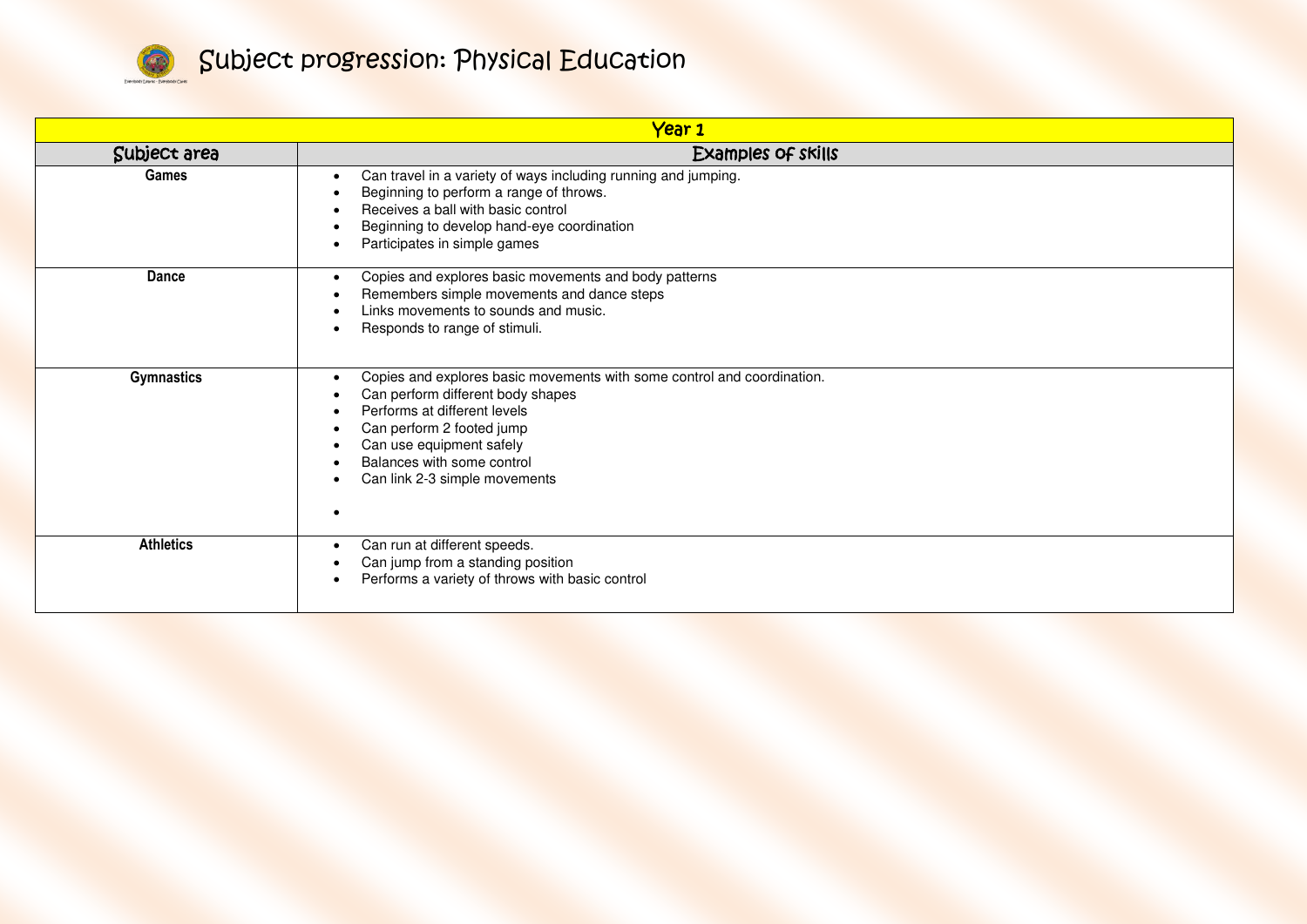| Year <sub>2</sub> |                                                                                                                                                                                                                                                                                                                                                                                               |  |
|-------------------|-----------------------------------------------------------------------------------------------------------------------------------------------------------------------------------------------------------------------------------------------------------------------------------------------------------------------------------------------------------------------------------------------|--|
| Subject area      | <b>Examples of skills</b>                                                                                                                                                                                                                                                                                                                                                                     |  |
| Games             | Confident to send the ball to others in a range of ways.<br>Beginning to apply and combine a variety of skills (to a game situation)<br>Develop strong spatial awareness.<br>Beginning to develop own games with peers.<br>Understand the importance of rules in games.<br>Develop simple tactics and use them appropriately.<br>Beginning to develop an understanding of attacking/defending |  |
| <b>Dance</b>      | Copies and explores basic movements with clear control.<br>Varies levels and speed in sequence<br>Can vary the size of their body shapes<br>Add change of direction to a sequence<br>Uses space well and negotiates space clearly.<br>Can describe a short dance using appropriate vocabulary.<br>Responds imaginatively to stimuli.                                                          |  |
| <b>Gymnastics</b> | Explores and creates different pathways and patterns.<br>$\bullet$<br>Uses equipment in a variety of ways to create a sequence<br>Link movements together to create a sequence                                                                                                                                                                                                                |  |
| <b>Athletics</b>  | Can change speed and direction whilst running.<br>Can jump from a standing position with accuracy.<br>Performs a variety of throws with control and co-ordination.<br>preparation for shot put and javelin                                                                                                                                                                                    |  |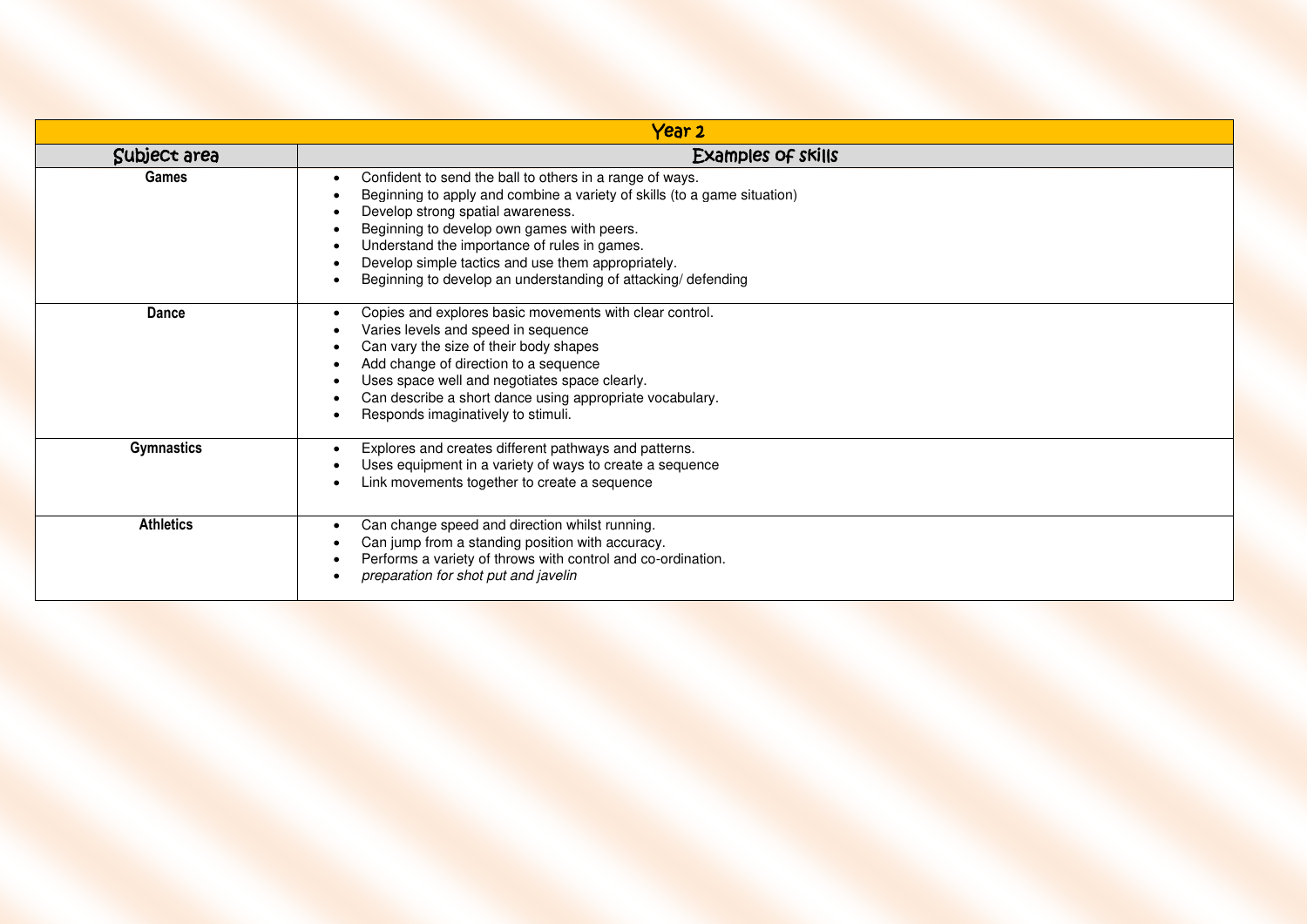| Year <sub>3</sub> |                                                                                                                                                                                                                                                                                                                                                                                                                                                                                                                                                                                       |  |
|-------------------|---------------------------------------------------------------------------------------------------------------------------------------------------------------------------------------------------------------------------------------------------------------------------------------------------------------------------------------------------------------------------------------------------------------------------------------------------------------------------------------------------------------------------------------------------------------------------------------|--|
| Subject area      | <b>Examples of skills</b>                                                                                                                                                                                                                                                                                                                                                                                                                                                                                                                                                             |  |
| <b>Games</b>      | Understands tactics and composition by starting to vary how they respond.<br>Vary skills, actions and ideas and link these in ways that suit the games activity.<br>Beginning to communicate with others during game situations.<br>Uses skills with co-ordination and control.<br>Develops own rules for new games.<br>Makes imaginative pathways using equipment.<br>Works well in a group to develop various games.<br>Beginning to understand how to compete with each other in a controlled manner.<br>Beginning to select resources independently to carry out different skills |  |
| Dance             | Beginning to improvise independently to create a simple dance.<br>Beginning to improvise with a partner to create a simple dance.<br>Translates ideas from stimuli into movement with support.<br>Beginning to compare and adapt movements and motifs to create a larger sequence.<br>Uses simple dance vocabulary to compare and improve work                                                                                                                                                                                                                                        |  |
| <b>Gymnastics</b> | Applies compositional ideas independently and with others to create a sequence.<br>Copies, explores and remembers a variety of movements and uses these to create their own sequence.<br>Describes their own work using simple gym vocabulary.<br>Beginning to notice similarities and differences between sequences.<br>Uses turns whilst travelling in a variety of ways.<br>Beginning to show flexibility in movements<br>Beginning to develop good technique when travelling, balancing, using equipment etc                                                                      |  |
| <b>Athletics</b>  | Beginning to run at speeds appropriate for the distance.<br>e.g. sprinting and cross country<br>Can perform a running jump with some accuracy<br>Performs a variety of throws using a selection of equipment.<br>Can use equipment safely and with good control.                                                                                                                                                                                                                                                                                                                      |  |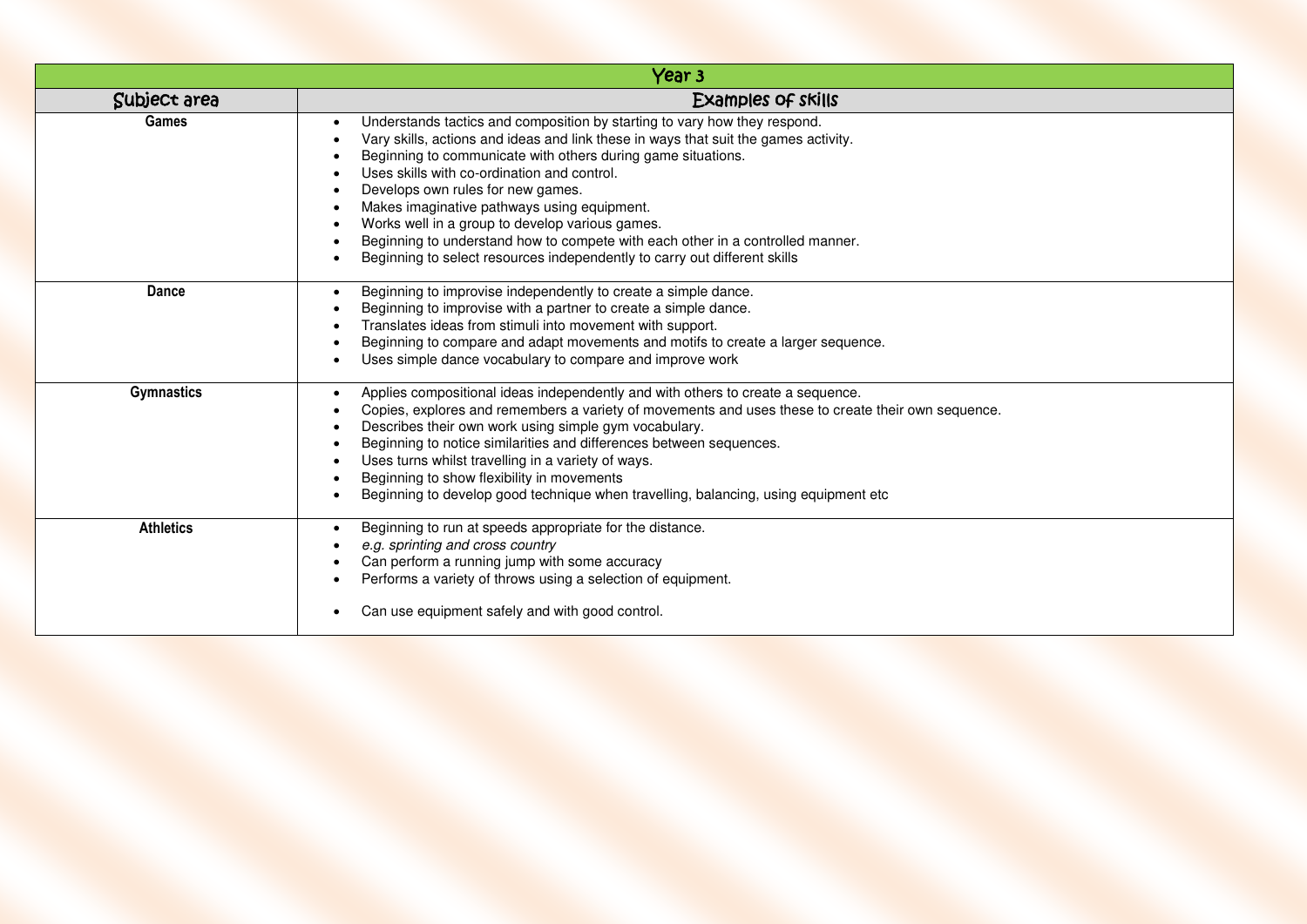|                   | Year 4                                                                                                                                                                                                                                                                                                                                                                                                                                                                                                                                                                                                                                                                          |
|-------------------|---------------------------------------------------------------------------------------------------------------------------------------------------------------------------------------------------------------------------------------------------------------------------------------------------------------------------------------------------------------------------------------------------------------------------------------------------------------------------------------------------------------------------------------------------------------------------------------------------------------------------------------------------------------------------------|
| Subject area      | Examples of skills                                                                                                                                                                                                                                                                                                                                                                                                                                                                                                                                                                                                                                                              |
| Games             | Shows confidence in using ball skills in various ways, and can link these together.<br>e.g. dribbling, bouncing, kicking<br>Uses skills with co-ordination, control and fluency.<br>Takes part in competitive games with a strong understanding of tactics and composition.<br>Can create their own games using knowledge and skills.<br>Works well in a group to develop various games.<br>Compares and comments on skills to support creation of new games.<br>Can make suggestions as to what resources can be used to differentiate a game.<br>Apply basic skills for attacking and defending.<br>Uses running, jumping, throwing and catching in isolation and combination |
| <b>Dance</b>      | Confidently improvises with a partner or on their own.<br>$\bullet$<br>Beginning to create longer dance sequences in a larger group.<br>Demonstrating precision and some control in response to stimuli.<br>Beginning to vary dynamics and develop actions and motifs.<br>Demonstrates rhythm and spatial awareness.<br>Modifies parts of a sequence as a result of self-evaluation.<br>Uses simple dance vocabulary to compare and improve work                                                                                                                                                                                                                                |
| <b>Gymnastics</b> | Links skills with control, technique, co-ordination and fluency.<br>Understands composition by performing more complex sequences.<br>Beginning to use gym vocabulary to describe how to improve and refine performances.<br>Develops strength, technique and flexibility throughout performances.<br>Creates sequences using various body shapes and equipment.<br>Combines equipment with movement to create sequences                                                                                                                                                                                                                                                         |
| <b>Athletics</b>  | Beginning to build a variety of running techniques and use with confidence.<br>$\bullet$<br>Can perform a running jump with more than one component.<br>e.g. hop skip jump (triple jump)<br>Demonstrates accuracy in throwing and catching activities.<br>Describes good athletic performance using correct vocabulary.<br>Can use equipment safely and with good control                                                                                                                                                                                                                                                                                                       |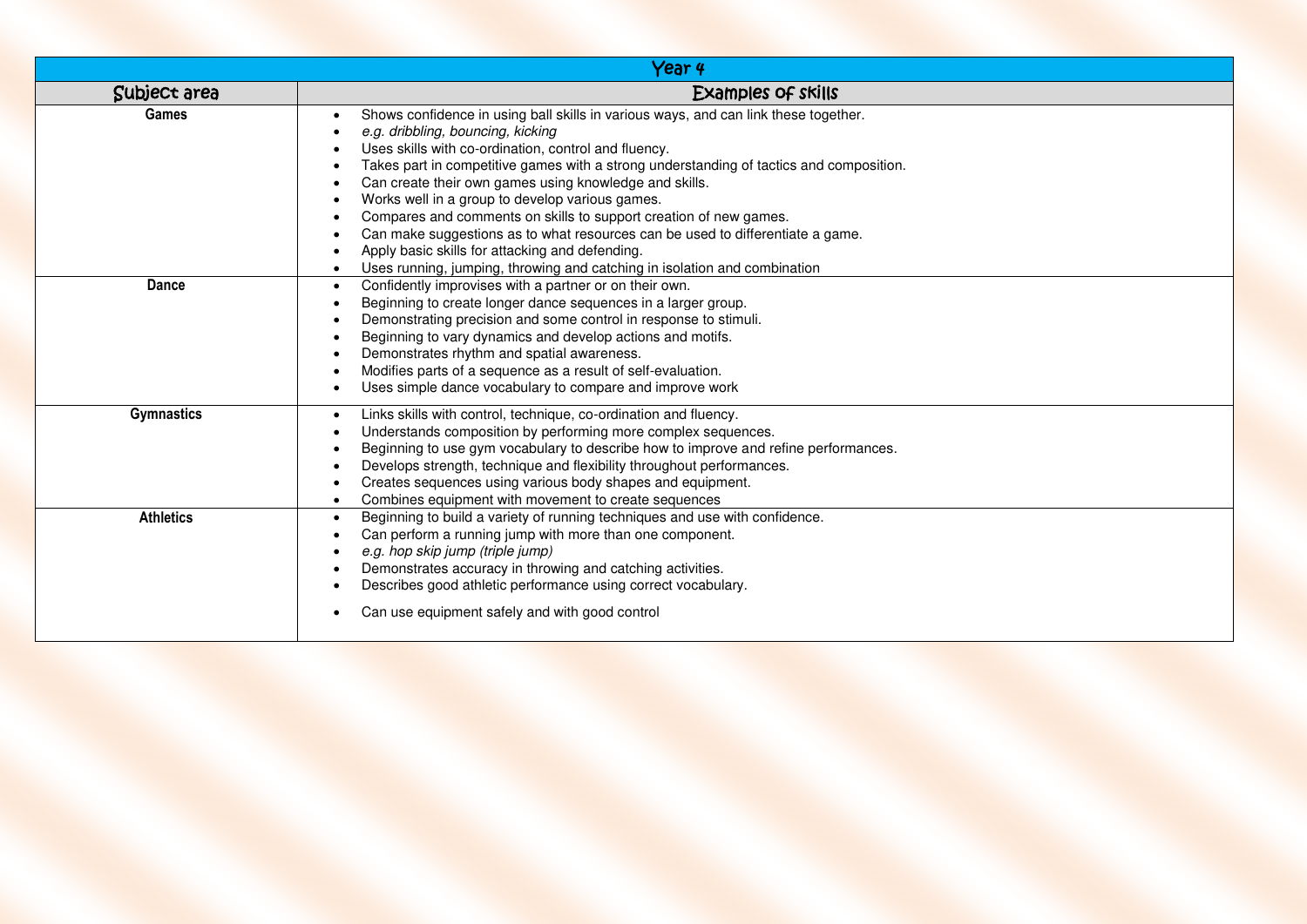| Year 5            |                                                                                                                                                                                                                                                                                                                                                                                                                                                                                                                                                                                                                                                                                                                                                              |
|-------------------|--------------------------------------------------------------------------------------------------------------------------------------------------------------------------------------------------------------------------------------------------------------------------------------------------------------------------------------------------------------------------------------------------------------------------------------------------------------------------------------------------------------------------------------------------------------------------------------------------------------------------------------------------------------------------------------------------------------------------------------------------------------|
| Subject area      | <b>Examples of skills</b>                                                                                                                                                                                                                                                                                                                                                                                                                                                                                                                                                                                                                                                                                                                                    |
| Games             | Vary skills, actions and ideas and link these in ways that suit the games activity.<br>$\bullet$<br>Shows confidence in using ball skills in various ways, and can link these together.<br>Uses skills with co-ordination, control and fluency.<br>Takes part in competitive games with a strong understanding of tactics and composition.<br>Can create their own games using knowledge and skills.<br>Can make suggestions as to what resources can be used to differentiate a game.<br>Apply basic skills for attacking and defending.<br>Uses running, jumping, throwing and catching in isolation and combination.                                                                                                                                      |
| Dance             | Beginning to exaggerate dance movements and motifs (using expression when moving)<br>$\bullet$<br>Demonstrates strong movements throughout a dance sequence.<br>Combines flexibility, techniques and movements to create a fluent sequence.<br>Moves appropriately and with the required style in relation to the stimulus.<br>e.g using various levels, ways of travelling and motifs.<br>Beginning to show a change of pace and timing in their movements.<br>Uses the space provided to his maximum potential.<br>Improvises with confidence, still demonstrating fluency across their sequence.<br>Modifies parts of a sequence as a result of self and peer evaluation.<br>Uses more complex dance vocabulary to compare and improve work.<br>$\bullet$ |
| <b>Gymnastics</b> | Select and combine their skills, techniques and ideas.<br>$\bullet$<br>Apply combined skills accurately and appropriately, consistently showing precision, control and fluency.<br>Draw on what they know about strategy, tactics and composition when performing and evaluating.<br>Analyse and comment on skills and techniques and how these are applied in their own and others' work.<br>Uses more complex gym vocabulary to describe how to improve and refine performances.<br>Develops strength, technique and flexibility throughout performances.<br>Links skills with control, technique, co-ordination and fluency.<br>Understands composition by performing more complex sequences.<br>$\bullet$                                                |
| <b>Athletics</b>  | Beginning to build a variety of running techniques and use with confidence.<br>$\bullet$<br>Can perform a running jump with more than one component.<br>e.g. hop skip jump (triple jump)<br>Beginning to record peers performances, and evaluate these.<br>Demonstrates accuracy and confidence in throwing and catching activities.<br>Describes good athletic performance using correct vocabulary.<br>Can use equipment safely and with good control.                                                                                                                                                                                                                                                                                                     |